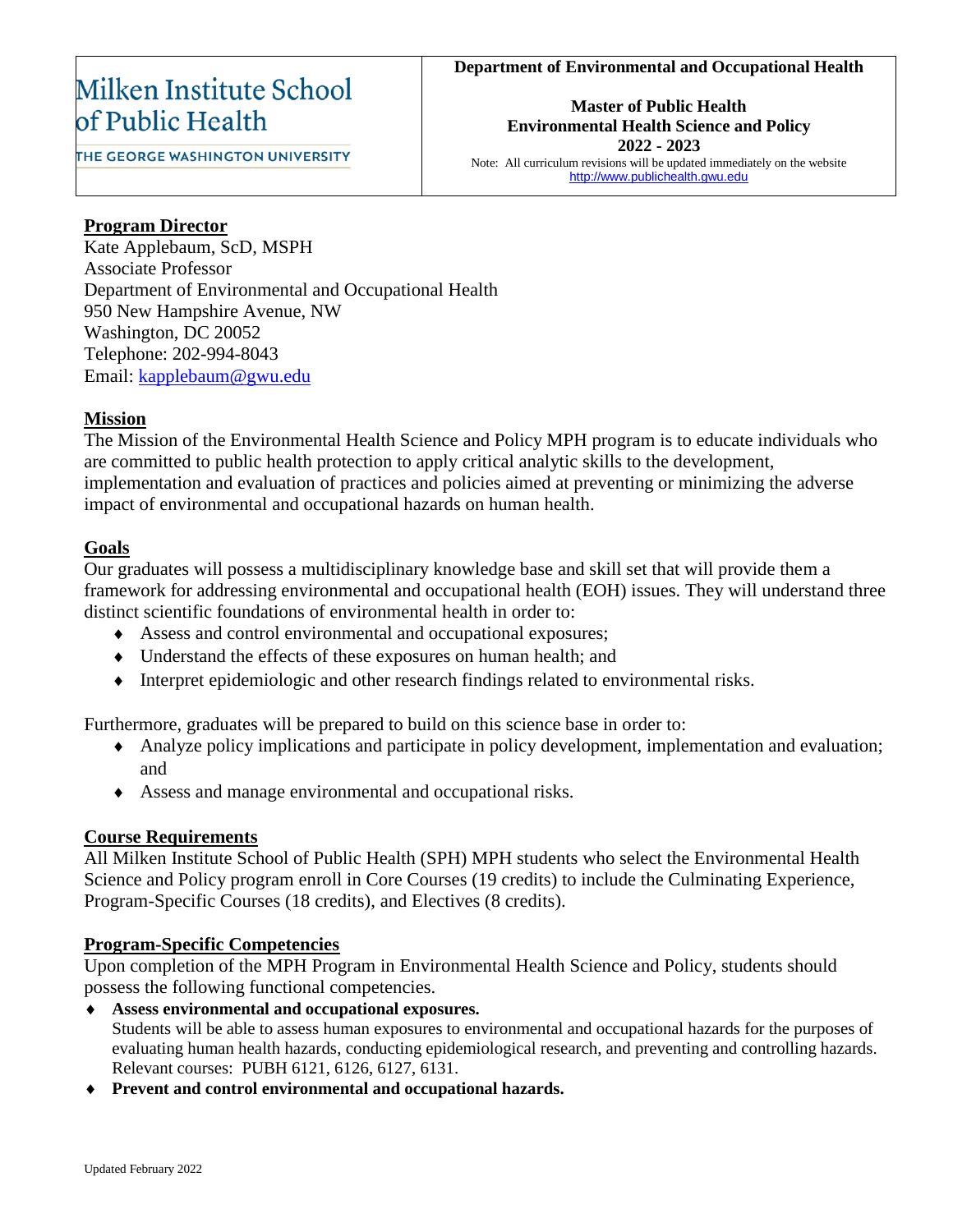Students will be able to recommend appropriate interventions – such as engineering controls, behavior change, or material substitution – for reducing human exposures to environmental and occupational hazards. Relevant courses: PUBH 6124, 6126, 6127, 6128, 6130.

- **Identify the adverse effects of chemical, biological, and physical exposures on human health.**  Students will be able to describe the structure and function of human organ systems and identify environmental and occupational agents that disrupt these systems to cause disease and injury. Students will be able to identify the main mechanisms by which environmental and occupational agents gain access to and adversely affect human health, as well as factors which affect susceptibility to such adverse effects. Relevant courses: PUBH 6123, 6124, 6127.
- **Interpret epidemiologic and other research findings related to environmental risks and assist in designing and conducting research.**

Students will be able to critically assess existing epidemiologic research, to assist in designing and carrying out appropriate studies for investigating EOH problems, to conceptualize data analysis to address study goals, and to utilize appropriate approaches to manage and analyze data. Relevant courses: PUBH 6121, 6122, 6128, 6131.

 **Synthesize relevant information in order to analyze EOH policy implications and participate in policy development.**

Students will be able to apply various risk assessment approaches. They will be able to synthesize relevant information, including values, for the purposes of assessing risk and evaluating policy strategies to reduce and prevent environmental and occupational disease and injury. Relevant courses: PUBH 6122, 6123, 6124, 6128, 6130, 6133.

- **Synthesize relevant information in order to assess and manage environmental and occupational risks.** Students will be able to apply various risk management and risk communication frameworks. They will be able to synthesize relevant information, including values, for the purposes of assessing risk and evaluating management strategies to reduce and prevent environmental and occupational disease and injury. Relevant courses: PUBH 6122, 6124, 6126, 6127, 6130, 6133.
- **Engage in public health communication and risk communication activities.**  Students will be able to communicate clearly and effectively in professional and community settings on public health issues and on environmental and occupational health hazards. Relevant courses: PUBH 6121, 6122, 6123, 6124, 6134.

## **Identify ethical issues in environmental health policy and practice.**

Students will be able to discuss how scientific principles and societal values such as equity and environmental justice influence decision-making about environmental and occupational health problems in research, public health practice, policy, and management contexts. Relevant courses: PUBH 6121, 6122, 6123, 6124, 6128, 6130, 6133.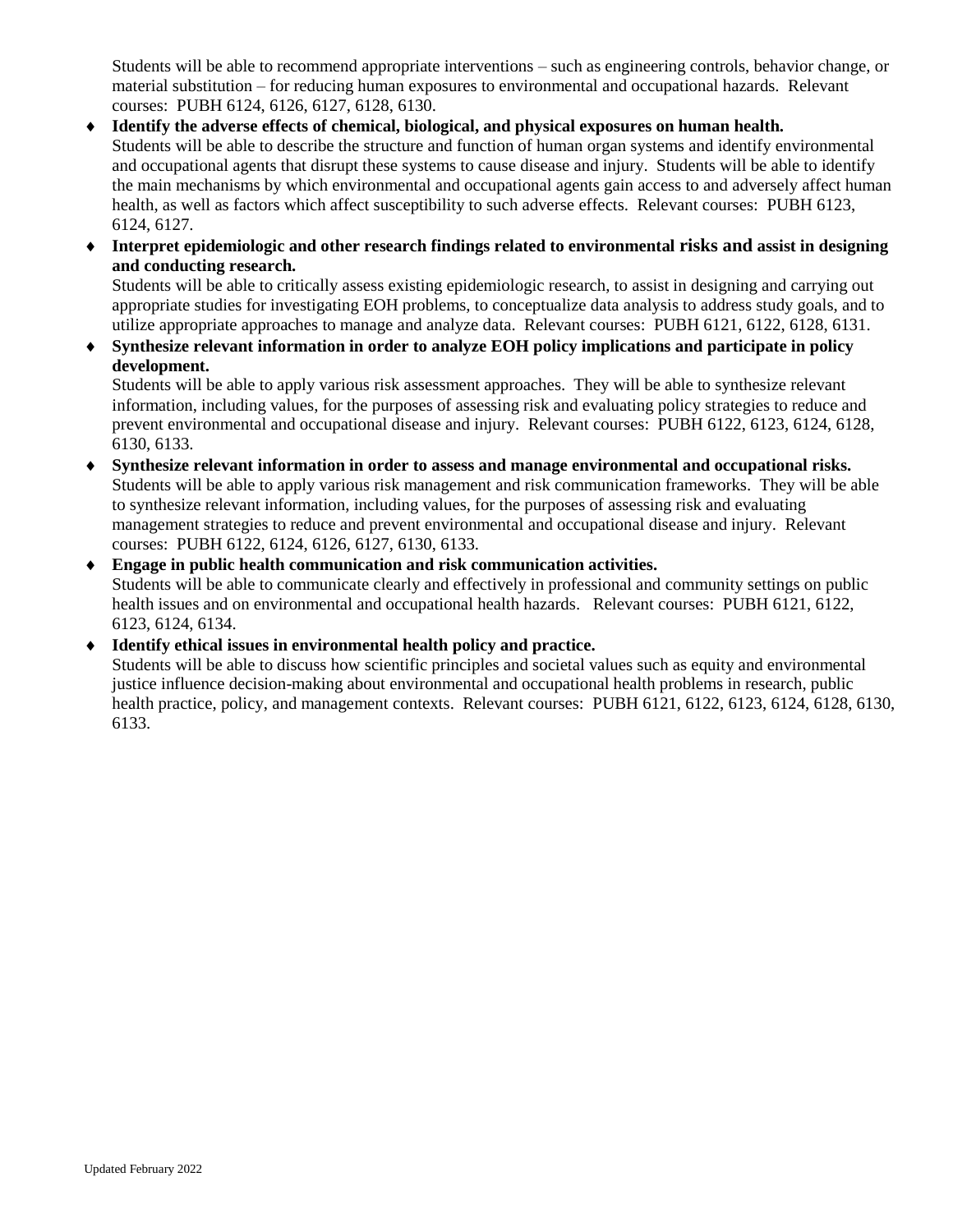## Milken Institute School of Public Health

#### **Master of Public Health Environmental Health Science and Policy 2022-23 Program-at-a-Glance**

THE GEORGE WASHINGTON UNIVERSITY

| Begin Planning Your Culminating Project 11-12 Months Prior to Program Completion |                              |  |  |  |
|----------------------------------------------------------------------------------|------------------------------|--|--|--|
|                                                                                  | <b>Required Core Courses</b> |  |  |  |

#### **19 Credits**

| <b>Required Core Course</b>             |                                                                                                                                                          | <b>Credits</b>           | <b>Semester Offered</b> | Grade |
|-----------------------------------------|----------------------------------------------------------------------------------------------------------------------------------------------------------|--------------------------|-------------------------|-------|
| <b>PUBH 6000</b>                        | MPH Applied Practice Experience                                                                                                                          | $\boldsymbol{0}$         | Fall, Spring, Summer    |       |
| <b>PUBH 6002</b>                        | <b>Biostatistical Applications for Public Health</b>                                                                                                     | 3                        | Fall, Spring, Summer    |       |
| <b>PUBH 6003</b>                        | Principles and Practice of Epidemiology                                                                                                                  | $\overline{3}$           | Fall, Spring, Summer    |       |
| <b>PUBH 6007</b>                        | Social and Behavioral Approaches to Public Health                                                                                                        | $\overline{c}$           | Fall, Spring, Summer    |       |
| <b>PUBH 6009</b>                        | Fundamentals of Program Evaluation                                                                                                                       | $\overline{2}$           | Fall, Spring, Summer    |       |
| <b>PUBH 6011</b>                        | Environmental & Biological Fundamentals of<br><b>Public Health</b>                                                                                       | $\overline{3}$           | Fall, Spring, Summer    |       |
| <b>PUBH 6012</b>                        | Fundamentals of Health Policy                                                                                                                            | $\overline{2}$           | Fall, Spring, Summer    |       |
| <b>PUBH 6021</b>                        | Essentials of Public Health Leadership & Practice<br>1: Leading Self and Teams in Public Health                                                          | $\mathbf{1}$             | Fall, Spring, Summer    |       |
| <b>PUBH 6022</b>                        | Essentials of Public Health Leadership & Practice<br>2: Managing Organizations and Influencing<br>Systems in Public Health                               | $\mathbf{1}$             | Fall, Spring, Summer    |       |
| <b>PUBH 6023</b>                        | <b>Interprofessional Education Experience</b>                                                                                                            | $\boldsymbol{0}$         | Fall, Spring, Summer    |       |
| <b>PUBH 6137</b>                        | <b>EOH Culminating Experience Part 1</b>                                                                                                                 | $\mathbf{1}$             | Fall                    |       |
| <b>PUBH 6138</b>                        | <b>EOH Culminating Experience Part 2</b>                                                                                                                 | $\mathbf{1}$             | Spring                  |       |
| <b>Total</b>                            | <b>Core Credits</b>                                                                                                                                      | 19                       |                         |       |
|                                         | <b>Required Program-Specific Courses</b><br><b>18 Credits</b>                                                                                            | <b>Credits</b>           |                         |       |
| <b>Required Program Specific Course</b> |                                                                                                                                                          |                          | <b>Semester Offered</b> | Grade |
| <b>PUBH 6121</b>                        | Environmental and Occupational Epidemiology                                                                                                              | 3                        | Fall                    |       |
| <b>PUBH 6122</b>                        | Protecting Public Health and the Environment:<br>Policies, Politics, and Programs                                                                        | $\overline{3}$<br>Spring |                         |       |
| <b>PUBH 6123</b>                        | Toxicology: Applications for Public Health Policy                                                                                                        | 3                        | Spring                  |       |
| <b>PUBH 6124</b>                        | Risk Management and Communication                                                                                                                        | $\overline{3}$           | Spring                  |       |
| <b>PUBH 6126</b>                        | Assessment and Control of Environmental Hazards                                                                                                          | $\overline{3}$           | Fall                    |       |
| <b>PUBH 6131</b>                        | Quantitative Methods in Environmental and<br>Occupational Health                                                                                         | $\overline{3}$           | Spring                  |       |
|                                         | <b>Electives</b><br><b>Select 8 Credits from graduate-level PUBH courses</b><br>Recommended to take at least 4 of the 8 credits from the EOH department. |                          |                         |       |
| PUBH 6xxx                               |                                                                                                                                                          | 8 credits                | Fall, Spring,<br>Summer |       |
| <b>TOTAL</b><br><b>PROGRAM</b>          |                                                                                                                                                          | 45 credits               |                         |       |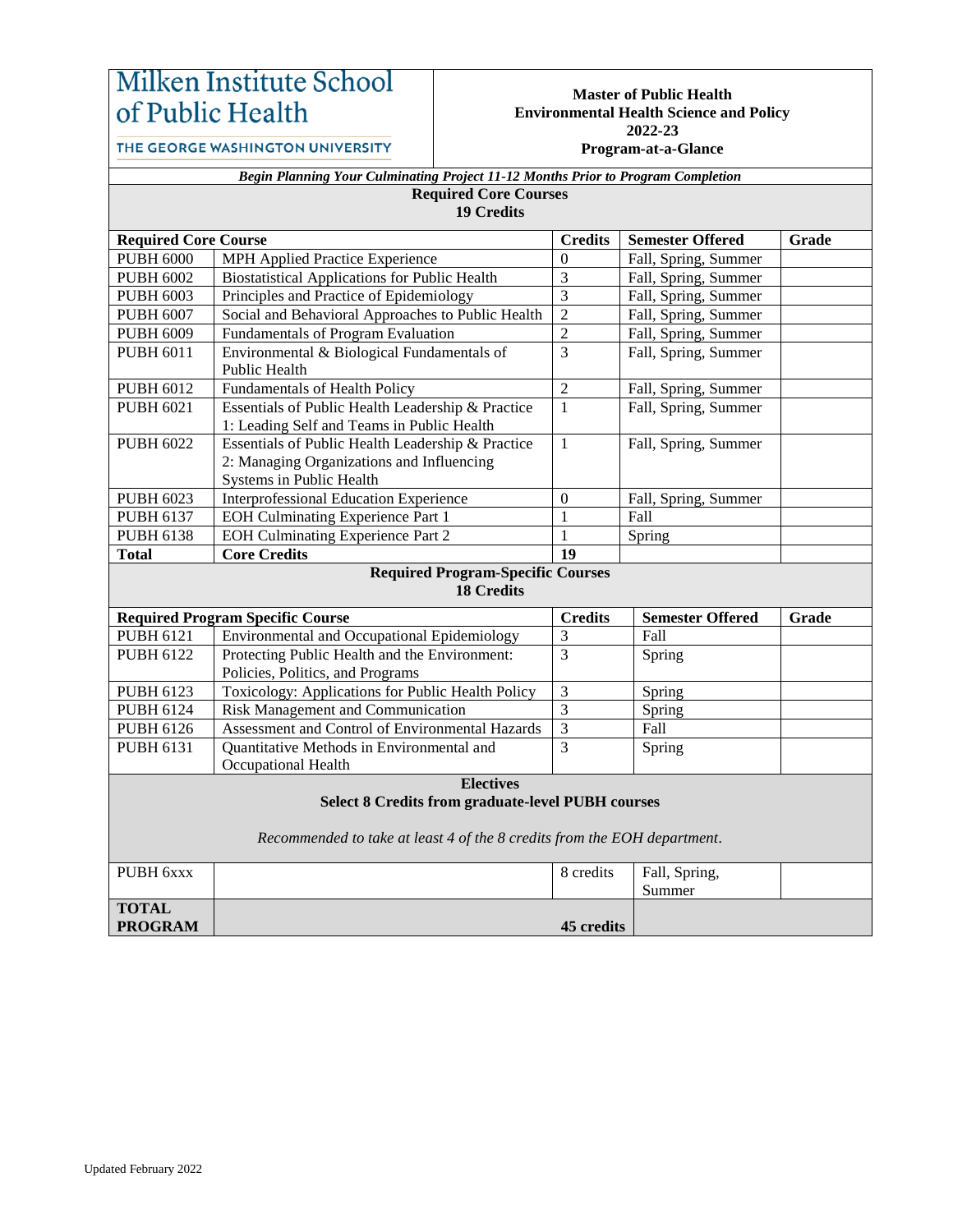# **MPH Graduation Requirements**

- 1. **Graduate Credit Requirement:** 45 graduate credits are required.
- 2. **Course Requirements:** Successful completion of the Core Courses (19 credits) and the Program-Specific Courses (18 credits) are required.
- 3. **Grade Point Requirement:** A 3.0 (B average) overall grade point average is required.
- 4. **Time Limit Requirement:** The degree must be completed within five years.
- 5. **Practicum Requirement:** Students are required to fulfill all requirements of the Applied Practice Experience.
- 6. **Interprofessional Education Experience (IPE):** Students are required to enroll and participate in an authorized IPE activity (PUBH 6023).
- 7. **Transfer Credit Policy:** Up to 12 graduate credits that have not been applied to a previous degree may be transferred to the MPH upon approval. Up to 18 credits may be transferred to the MPH from the Milken Institute SPH Graduate Certificate. Credits must have been earned from an accredited institution in the last 3 years with a grade point of 3.0 or better.
- 8. **CITI Training Requirement:** All students are required to complete training regarding human subject protection regulation and the Health Insurance Portability and Accountability Act of 1996 (HIPAA). To fulfill this requirement, you must complete the Collaborative IRB Training Initiative (CITI) Course in The Protection of Human Research Subjects.
- 9. **Integrity Quiz & Plagiarism Requirement:** All students are required to review the George Washington University Code of Academic Integrity and take the quiz within their first semester of study. The Code of Integrity and step-by-step instructions can be found here: <https://publichealth.gwu.edu/integrity>
- 10. **Professional Enhancement Requirement:** Students must participate in 8 hours per degree program of Public Health-related lectures, seminars, and symposia, related to your field of study. Professional Enhancement activities supplement the academic curriculum and help prepare students to participate actively in the professional community. Opportunities for professional enhancement are regularly publicized via the Milken Institute SPH Listserv and through your department or advisor. Students must submit documentation of Professional Enhancement activities to the Office of Student Records. The documentation consists of the Professional Enhancement Form http://publichealth.gwu.edu/academics/forms (which includes a prior approval signature from the student's advisor, a description of the program agenda, and proof of attendance. Remember to submit your documentation before you apply to graduate!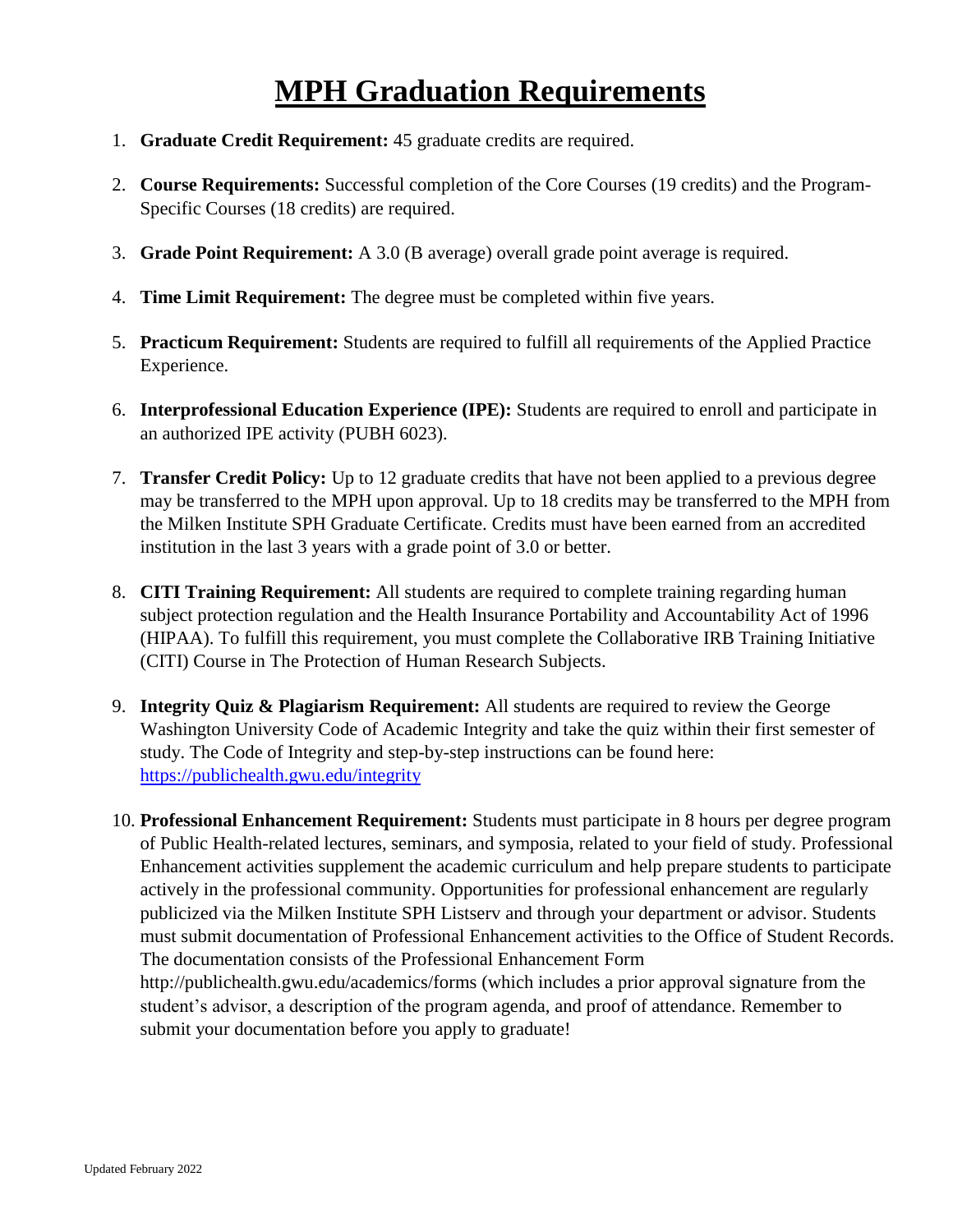# Milken Institute School of Public Health

THE GEORGE WASHINGTON UNIVERSITY

## **NOTE: Always see your advisor for course scheduling and sequencing strategies, but remember that proper course registration, fulfilling requirements, and on-time graduation are your responsibilities.**

The Master of Public Health (MPH) curriculum consists of four types of courses:

- Required Core Courses (PUBH 6000, 6002, 6003, 6007, 6009, 6011, 6012, 6021, 6022, and 6023)
- Required Program-Specific Courses
- A total of 8 Electives from any SPH graduate credits, preferably with 4 credits from EOH-focused courses.
- ◆ Required Culminating Experience

As an accredited School of Public Health, students in all GWSPH MPH programs are required to fulfill both an interprofessional team experience and an applied practice experience, included in the core. GWSPH has incorporated these requirements into the curriculum as follows:

## **Interprofessional Education (IPE) Experience (PUBH 6023):**

MPH students are required to select an IPE experience from a host of options provided throughout enrollment to participate in a one-time, case-based or activity-based learning experience. The IPE experience is a way to actively participate in a supervised environment to work with people from other professions/programs outside of public health. Students are eligible to enroll in the IPE upon successful completion of most of the MPH core coursework including: PUBH 6002, 6003, 6007, 6011, 6012 and 6021. Students will have many opportunities to register for this zero-credit (no fee) IPE course (PUBH 6023- Interprofessional Education Experience) and will receive credit upon successful completion.

## **Applied Practice Experience (Practicum & EPR) (PUBH 6000):**

The Applied Practice Experience (APEx) may be satisfied with either a practicum or, for experienced public health professionals, through an expedited portfolio review (EPR).

The practicum is a planned, supervised, and evaluated practice experience that aims to provide students with an opportunity to synthesize, integrate, and apply practical skills, knowledge, and training learned through courses, to gain applied experience in a professional public health work environment, and to work on public health practice projects that are of particular interest to you. Information about the Practicum will be introduced through school-wide Practicum Information Sessions held by the Office of Applied Public Health and through meetings with your department practicum staff and faculty.

During the practicum, you will work at least 120 hours in the field under the supervision of the site preceptor who has agreed to directly supervise the work you are conducting. Students are required to fulfill all requirements of the 120-hour practicum to receive credit for PUBH 6000.

If you have had prior work experience, then you will find that the practicum provides the opportunity to hone skills or to gain new experience in a different area. However, if you have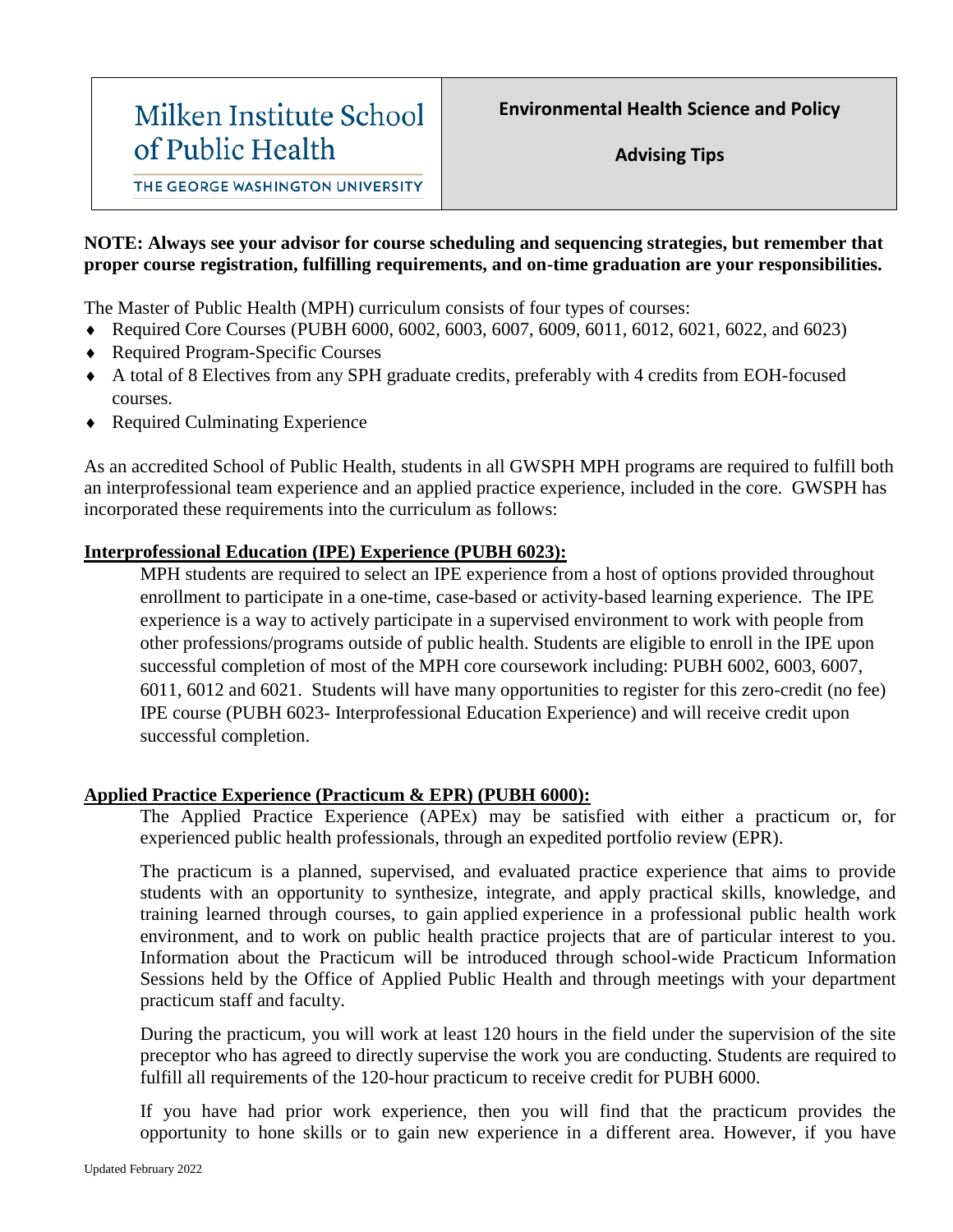substantial public health experience relevant to your department/track, including 5+ years of fulltime public health work for students after receiving your undergraduate degree, or 3+ years of fulltime work for students who already have a graduate degree prior to beginning the MPH, then you may be able to satisfy the APEx requirement through an EPR instead of doing the practicum, with advanced approval by your department's practicum team.

The MPH core courses are designed to provide students with a broad public health context as well as a critical foundation for subsequent coursework. Early completion of these core courses ensures that students will have the base of knowledge to successfully complete the program specific courses and to get as much as possible out of them. As such, entering students are expected to enroll in MPH core courses in accordance with the following guidelines:

- We expect MPH students to complete the MPH core courses in their first year of graduate study (fall/spring/summer), with the exception of the Culminating Experience courses (PUBH 6137 and 6138).
- For Environmental Health Science and Policy MPH students who are full-time, it is important to take PUBH 6002 Biostatistical Applications for Public Health, 6003 Principles and Practice of Epidemiology, 6011 Environmental & Biological Fundamentals of Public Health, and 6021 Essentials of Public Health Practice & Leadership 1: Leading Self and Teams in Public Health in the first semester.

Part-time students (who generally take 5 to 7 credits per semester) will typically concentrate on taking just core courses in their first year, and then take program-specific courses in subsequent years, but should consult with your academic advisor.

In order to help assure that all students complete core courses in the first year of study, Milken Institute SPH will offer all core courses during all three semesters (fall, spring, and summer). This will allow students who wish to complete their MPH degree within two years to do so and will allow every student to make steady progress toward completing the MPH degree.

We recognize that there may be exceptional circumstances that make it difficult for a student to complete core courses in the first year as outlined above. Any such student should discuss this situation with his or her academic advisor.

For additional information and resources regarding registration, course descriptions, schedule of classes, etc. follow this link: [http://publichealth.gwu.edu/academics.](http://publichealth.gwu.edu/academics)

**Table 1 (full-time students)** and **Table 2 (part-time students)** present sample course schedules that Environmental Health Science & Policy MPH students are required to take during their tenure at the Milken Institute SPH. It is noteworthy that fully 45 credits are required, including core courses (19 credits), program specific courses (18 credits), and electives (8 credits). See below.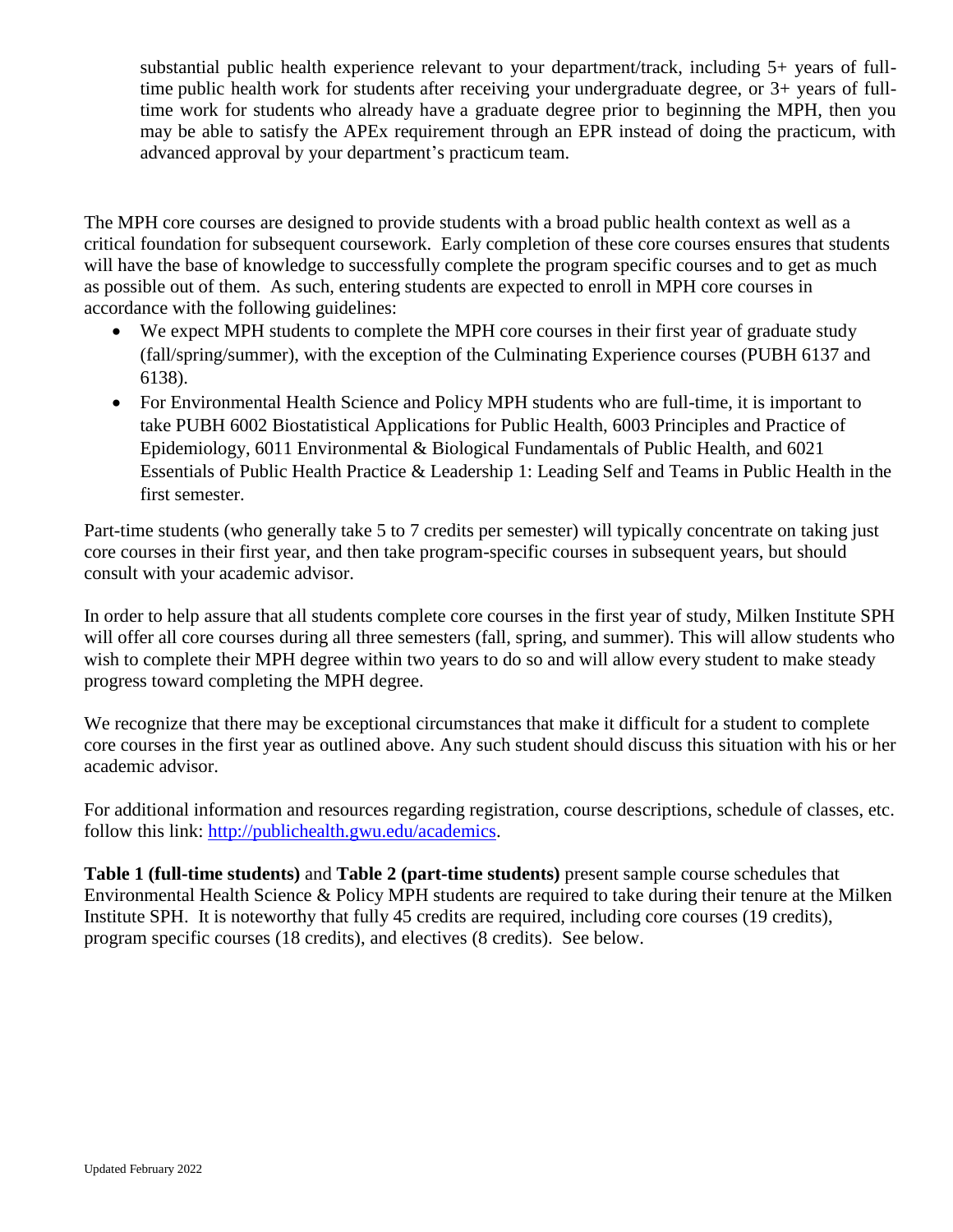#### **MPH in Environmental Health Science and Policy (45 credits)**

| Semester                    | Cr               | Course #         | <b>Course Name</b>                                                                              | Time (subject to change)                           |
|-----------------------------|------------------|------------------|-------------------------------------------------------------------------------------------------|----------------------------------------------------|
| Fall 1 <sup>st</sup> year   | 3                | <b>PUBH 6002</b> | <b>Biostatistical Applications for PH</b>                                                       | Mon $3:10 - 6:00$ pm or Wed $6:10 - 9:00$ pm       |
| 12 credits                  | 3                | <b>PUBH 6003</b> | Principles and Practice of Epidemiology                                                         | Tues $6:10 - 9:00$ pm or Wed $3:10 - 6:00$ pm      |
|                             | $\boldsymbol{2}$ | <b>PUBH 6007</b> | Social & Behavioral Approaches to PH                                                            | Mon $6:10 - 8:00$ pm                               |
|                             | 3                | <b>PUBH 6011</b> | Environmental & Biological Fundamentals of PH                                                   | Tues $3:10 - 6:00$ pm                              |
|                             | 1                | <b>PUBH 6021</b> | Essentials of PH Leadership & Practice 1: Leading<br>Self & Teams in PH                         | Thurs $6:10 - 7:00$ pm                             |
| Spring 1 <sup>st</sup> year | $\overline{2}$   | <b>PUBH 6012</b> | Fundamentals of Health Policy                                                                   | <b>TBD</b>                                         |
| 11 credits                  | $\mathbf{1}$     | <b>PUBH 6022</b> | Essentials of PH Leadership & Practice 2: Managing<br>Organizations & Influencing Systems in PH | <b>TBD</b>                                         |
|                             | 3                | <b>PUBH 6123</b> | Toxicology: Applications for Public Health Policy                                               | Mon $3:10 - 6:00$ pm                               |
|                             | 3                | <b>PUBH 6131</b> | Quantitative Methods in Environmental and<br>Occupational Health                                | Thurs $3:10 - 6:00$ pm, Lab Thurs $6:30 - 8:00$ pm |
|                             | 2                | Electives        | Electives                                                                                       |                                                    |
| Summer 1 <sup>st</sup> year | $\overline{2}$   | <b>PUBH 6009</b> | Fundamentals of Program Evaluation                                                              | <b>TBD</b>                                         |
| 4 credits                   | $\overline{2}$   | Electives        | Electives                                                                                       |                                                    |
| Fall 2 <sup>nd</sup> year   | 3                | <b>PUBH 6121</b> | Environmental & Occupational Epidemiology                                                       | Wed $5:10 - 8:00$ pm                               |
| 9 credits                   | 3                | <b>PUBH 6126</b> | Assessment and Control of Environmental Hazards                                                 | Mon $5:10 - 8:00$ pm                               |
|                             | 1                | PUBH 6137        | EOH Culminating Experience Course Part 1                                                        | Wed 3:10 - 5:00 pm                                 |
|                             | 2                | Electives        | Electives                                                                                       |                                                    |
| Spring 2 <sup>nd</sup> year | 3                | <b>PUBH 6122</b> | Policies, Politics and Programs                                                                 | Thurs $6:10 - 9:00$ pm                             |
| 9 Credits                   | 3                | <b>PUBH 6124</b> | Risk Management and Communication                                                               | Wed $5:10 - 8:00$ pm                               |
|                             | $\mathbf{1}$     | <b>PUBH 6138</b> | <b>EOH Culminating Experience Part 2</b>                                                        | Wed 3:10 - 5:00 pm                                 |
|                             | 2                | Electives        | Electives                                                                                       |                                                    |
| <b>TOTAL</b>                | 45               |                  |                                                                                                 |                                                    |

Table 1. Sample Schedule for 5-semester Completion (Fall start / May completion) - All course times are tentative

Updated February 2022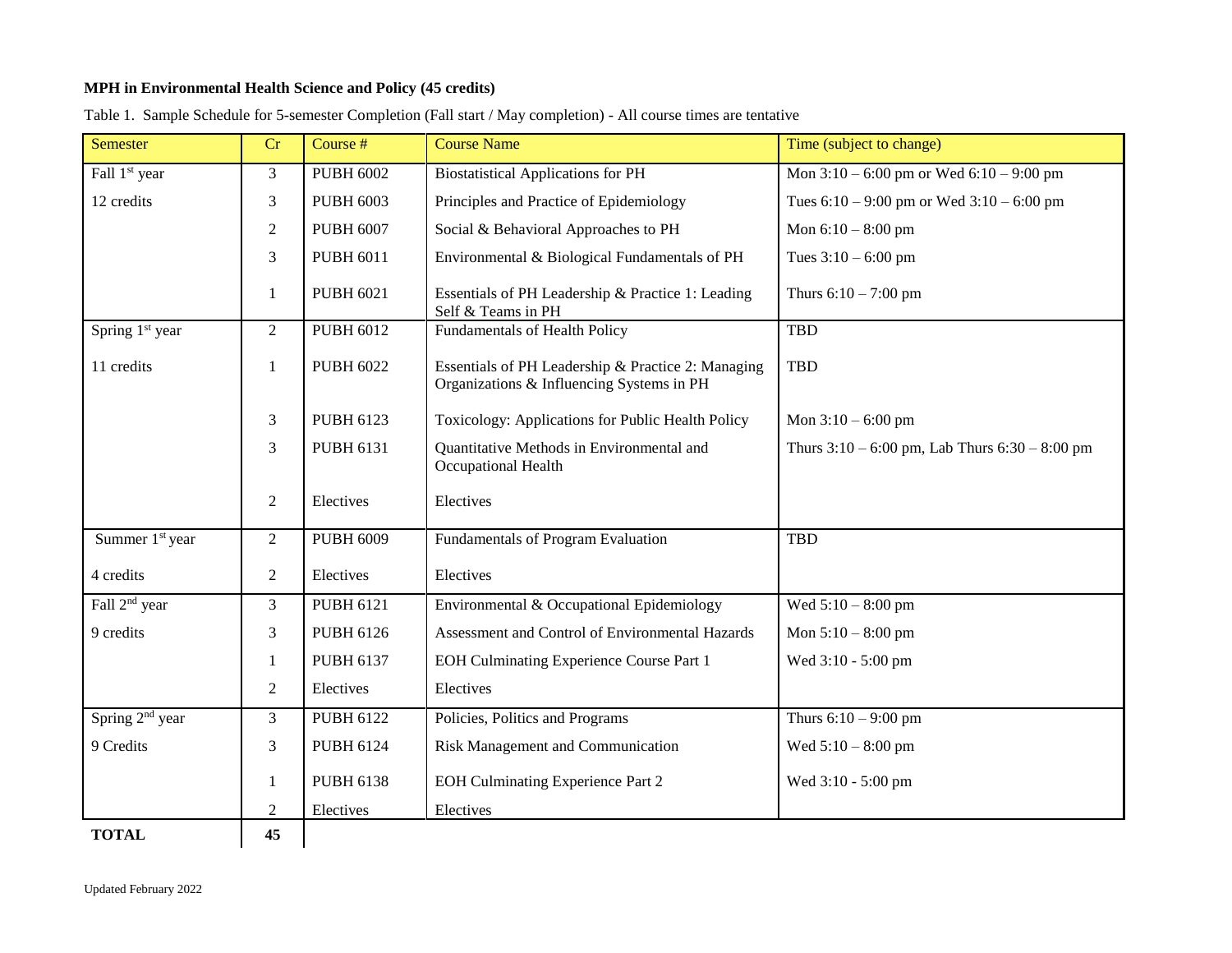PUBH 6023- Interprofessional Education Experience (0)- students can register anytime following completion of work in PUBH 6022. PUBH 6000-Typically, students complete the 120 hours of the practicum during the summer months.

A total of 8 credits of electives from graduate courses are required, preferably during last three semesters. Students are recommended to take at least 4 credits from EOH focused courses. EOH Electives include:

PUBH 6127 Germs: Applied Environmental Health Microbiology 2 Spring, Tues 4:10 – 6:00 pm PUBH 6128 Global Environmental and Occupational Health 2 Online Spring I and Summer PUBH 6130 Sustainable Energy and the Environment 2 Fall, Tues 6:10 - 8:00 pm PUBH 6133 Social Dimensions in Climate Change & Health 3 Online Spring I and Summer PUBH 6135 Researching Climate Change and Public Health 3 Online Fall and Spring II PUBH 6140 Global Climate Change & Air Pollution 2 Summer Thursday 3:45 - 6:00 pm PUBH 6146 Microbiomes & Microbial Ecology in Public Health 2 Fall Tuesday 4:10 - 6:00 pm PUBH 6199 TOPICS: EOH Data & Modelling 2 Fall Wed 6:10 – 8:00 pm PUBH 6199 TOPICS: Veterans Deployment and Environmental Issues 1 Summer PUBH 6199 Any 6199 TOPICS course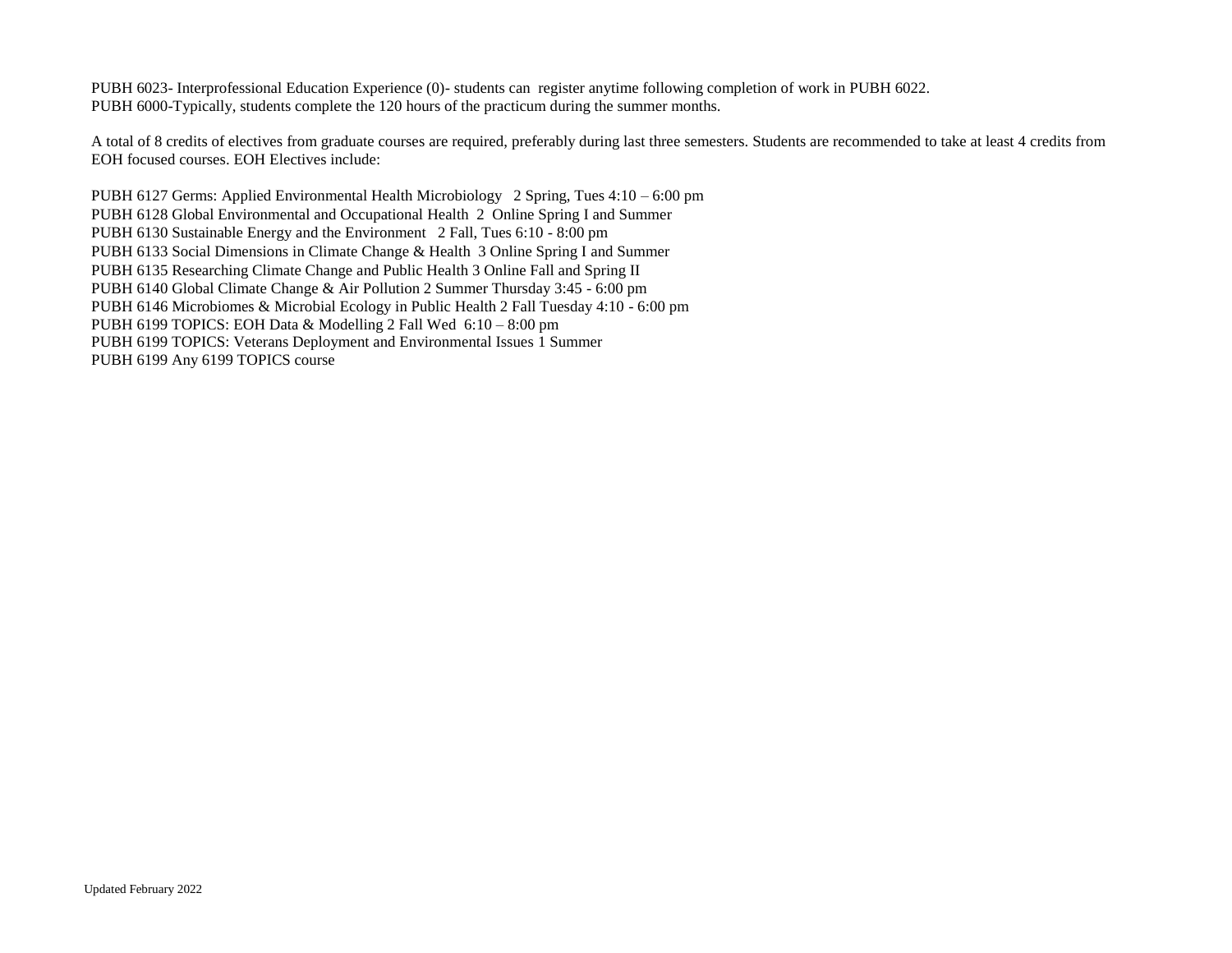| Semester                     | Cr             | Course #         | <b>Course Name</b>                                                                                                       | Time (subject to change)                         |
|------------------------------|----------------|------------------|--------------------------------------------------------------------------------------------------------------------------|--------------------------------------------------|
| Fall 1 <sup>st</sup> year    | 3              | <b>PUBH 6003</b> | Principles and Practice of Epidemiology                                                                                  | Tues $6:10 - 9:00$ pm or Wed $3:10 - 6:00$ pm    |
| 7 credits                    | $\mathfrak{Z}$ | <b>PUBH 6011</b> | Environmental & Biological Fundamentals of PH                                                                            | Tues 3:10-6:00 pm                                |
|                              | $\mathbf{1}$   | <b>PUBH 6021</b> | Essentials of PH Practice & Leadership 1: Leading<br>Self & Teams in PH                                                  | Thurs 6:10-7:00 pm                               |
| Spring 1 <sup>st</sup> year  | $\mathfrak{Z}$ | <b>PUBH 6002</b> | <b>Biostatistical Applications for Public Health</b>                                                                     | <b>TBD</b>                                       |
| 5 credits                    | $\sqrt{2}$     | <b>PUBH 6007</b> | Social & Behavioral Approaches to Public Health                                                                          | <b>TBD</b>                                       |
| Summer 1 <sup>st</sup> year  | $\overline{2}$ | <b>PUBH 6012</b> | <b>Fundamentals of Health Policy</b>                                                                                     | <b>TBD</b>                                       |
| 3 credits                    | 1              | PUBH 6022*       | Essentials of Public Health Leadership & Practice 2:<br>Managing Organizations & Influencing Systems in<br>$\mathbf{PH}$ | <b>TBD</b>                                       |
| Fall 2 <sup>nd</sup> year    | $\mathfrak{Z}$ | <b>PUBH 6126</b> | Assessment and Control of Environmental Hazards                                                                          | Mon $5:10 - 8:00$ pm                             |
| 7 credits                    | $\overline{2}$ | <b>PUBH 6009</b> | Fundamentals of Program Evaluation                                                                                       | <b>TBD</b>                                       |
|                              | 2              | Electives        | Electives                                                                                                                |                                                  |
| Spring 2 <sup>nd</sup> year  | 3              | <b>PUBH 6123</b> | Toxicology: Applications for Public Health Policy                                                                        | Mon $3:10 - 6:00$ pm                             |
| 8 Credits                    | 3              | <b>PUBH 6131</b> | Quantitative Methods in Environmental and<br>Occupational Health                                                         | Thurs $3:10 - 6:00$ pm, Lab Thurs $6:30-8:30$ pm |
|                              | 2              | Electives        | Electives                                                                                                                |                                                  |
| Summer 2nd year<br>2 Credits | 2              | Electives        | Electives                                                                                                                |                                                  |
| Fall 3rd Year                | $\overline{3}$ | <b>PUBH 6121</b> | Environmental & Occupational Epidemiology                                                                                | Wed $5:10 - 8:00$ pm                             |
| 6 Credits                    | 1              | <b>PUBH 6137</b> | <b>EOH Culminating Experience Course Part 1</b>                                                                          | Wed $3:10 - 5:00$ pm                             |
|                              | $\overline{2}$ | Electives        | Electives                                                                                                                |                                                  |
| Spring 3rd Year              | $\mathfrak{Z}$ | <b>PUBH 6122</b> | Policies, Politics and Programs                                                                                          | Thurs $6:10 - 9:00$ pm                           |
| 7 Credits                    | 3              | <b>PUBH 6124</b> | Risk Management and Communication                                                                                        | Wed $5:10 - 8:00$ pm                             |
|                              | 1              | <b>PUBH 6138</b> | EOH Culminating Experience Course Part 2                                                                                 | Wed $3:10 - 5:00$ pm                             |
| <b>Total</b>                 | 45             |                  |                                                                                                                          |                                                  |

Table 2. Sample Schedule for 8-semester Completion (Fall start / May completion) - All course times are tentative

Updated February 2022